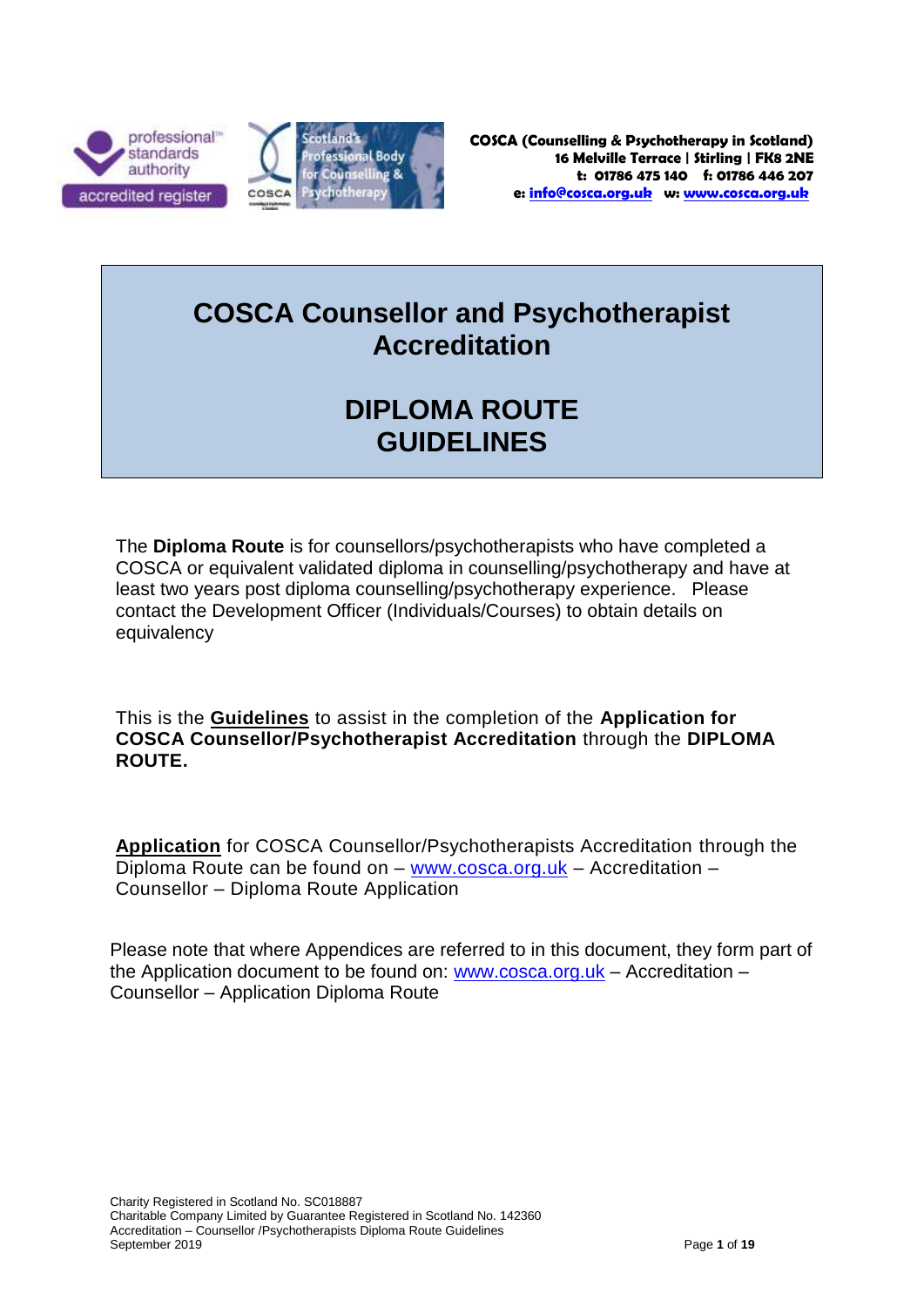## **CONTENTS**

### **Introduction**

|     |  | A. Aims and Principles of Accreditation<br><b>B.</b> Application Procedure                                                                                                       |                                                                                                                                                                                                    | p <sub>3</sub><br>p6 |
|-----|--|----------------------------------------------------------------------------------------------------------------------------------------------------------------------------------|----------------------------------------------------------------------------------------------------------------------------------------------------------------------------------------------------|----------------------|
| 1.  |  | Elements of the Application                                                                                                                                                      |                                                                                                                                                                                                    | p <sub>8</sub>       |
| 2.  |  | <b>Applicant's Personal Details</b>                                                                                                                                              |                                                                                                                                                                                                    | p <sub>9</sub>       |
| 3.  |  | <b>Core Training/Theoretical Knowledge</b>                                                                                                                                       |                                                                                                                                                                                                    | p <sub>9</sub>       |
| 4.  |  | <b>Therapeutic Alliance</b>                                                                                                                                                      |                                                                                                                                                                                                    | p10                  |
| 5.  |  | Practice                                                                                                                                                                         |                                                                                                                                                                                                    | p11                  |
|     |  | ➤<br>$\blacktriangleright$<br>$\blacktriangleright$<br>$\blacktriangleright$<br>$\blacktriangleright$<br>$\blacktriangleright$<br>$\blacktriangleright$<br>$\blacktriangleright$ | Practice log<br><b>Career Break</b><br>Summary of recent period of work<br>Client time range<br>Assessment skills and referral system<br>Work settings and arrangements<br>Insurance<br>Case study |                      |
| 6.  |  | Supervision                                                                                                                                                                      |                                                                                                                                                                                                    | p14                  |
|     |  | $\blacktriangleright$<br>$\blacktriangleright$<br>$\blacktriangleright$                                                                                                          | Supervision history<br><b>Current supervision</b><br>Supervisor's report                                                                                                                           |                      |
| 7.  |  | <b>Continuing Professional Development</b>                                                                                                                                       |                                                                                                                                                                                                    | p16                  |
| 8.  |  | <b>Reflective Practitioner</b>                                                                                                                                                   |                                                                                                                                                                                                    | p16                  |
|     |  | $\blacktriangleright$                                                                                                                                                            | Personal development/growth                                                                                                                                                                        |                      |
| 9.  |  | <b>Ethics</b>                                                                                                                                                                    |                                                                                                                                                                                                    | p17                  |
| 10. |  | Fee                                                                                                                                                                              |                                                                                                                                                                                                    | p18                  |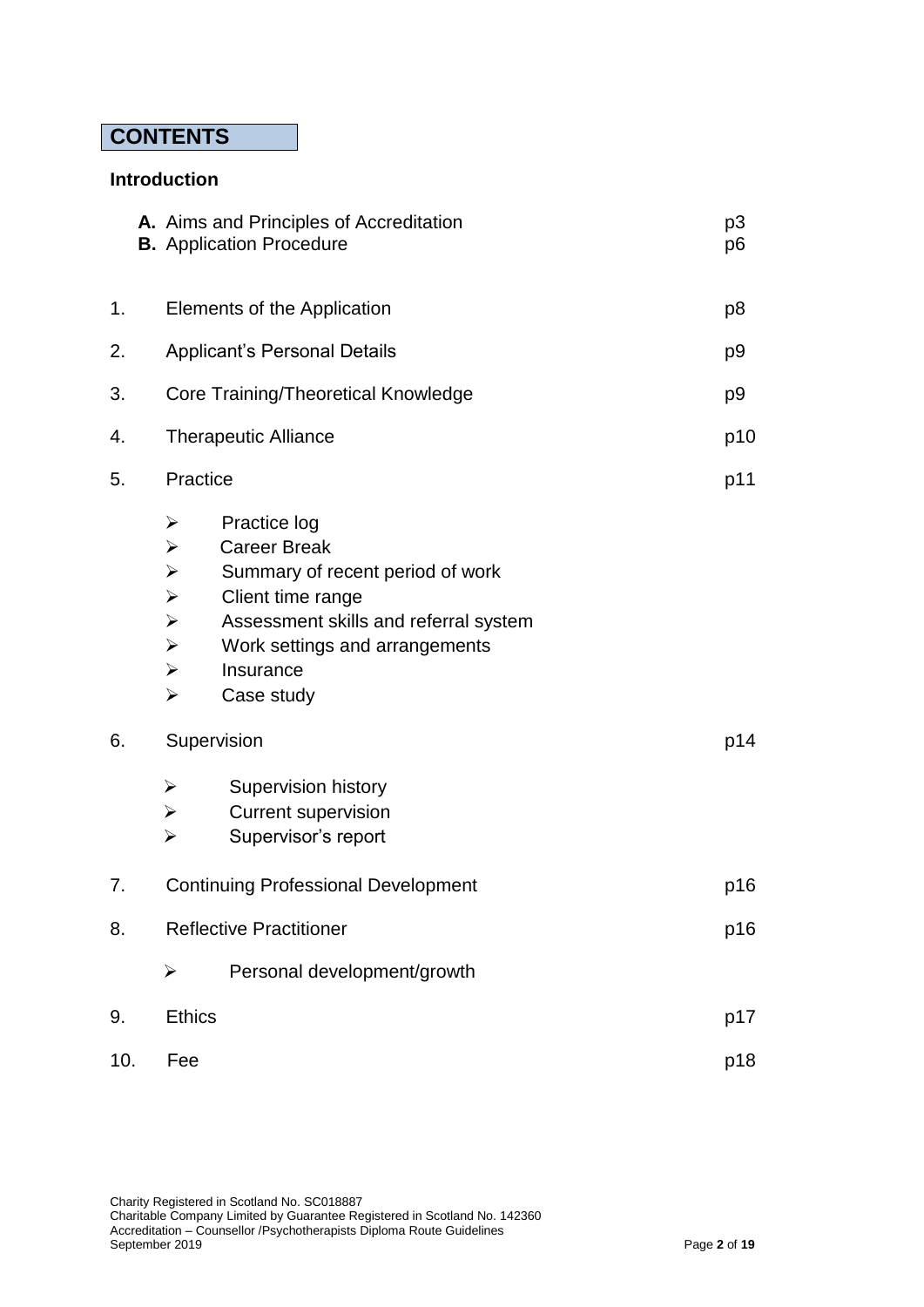# **COSCA Counsellor and Psychotherapist Accreditation**

# **INTRODUCTION TO THE DIPLOMA ROUTE**

## **A: AIMS AND PRINCIPLES OF ACCREDITATION**

## **What is Accreditation?**

- 1. COSCA, the professional body for counselling and psychotherapy in Scotland, aims to maintain standards of qualifications, training and practice in counselling and psychotherapy. This is to protect clients and counsellors/psychotherapists, minimise the danger of malpractice and support the development of counselling and psychotherapy in Scotland. COSCA, therefore, has developed a system of accreditation of counsellors and psychotherapists, underpinned by its Statement of Ethics and Code of Practice.
- 2. The key purpose of Accreditation is to provide an assurance to the general public that a counsellor/psychotherapist has been assessed and deemed to have attained a mature, professional, competent, safe and ethical standard of practice. Accreditation is also about confirming and evidencing good practice. Accreditation is seen as a part of the professional development of counsellors/psychotherapists. Accreditation requires applicants to demonstrate the quality of their practice and that they have reached a standard that is acceptable for accreditation by COSCA.
- 3. COSCA recognises that any system of accreditation is as much a protection for the counsellors/psychotherapists concerned as a protection for their clients. COSCA delegates responsibility for the format and criteria of the COSCA accreditation process to its Accreditation and Recognition Standing Policy Group. Through detailed discussions, and consultation within COSCA and other professional counselling bodies, the Group has designed these accreditation criteria, and will continue to monitor and review them.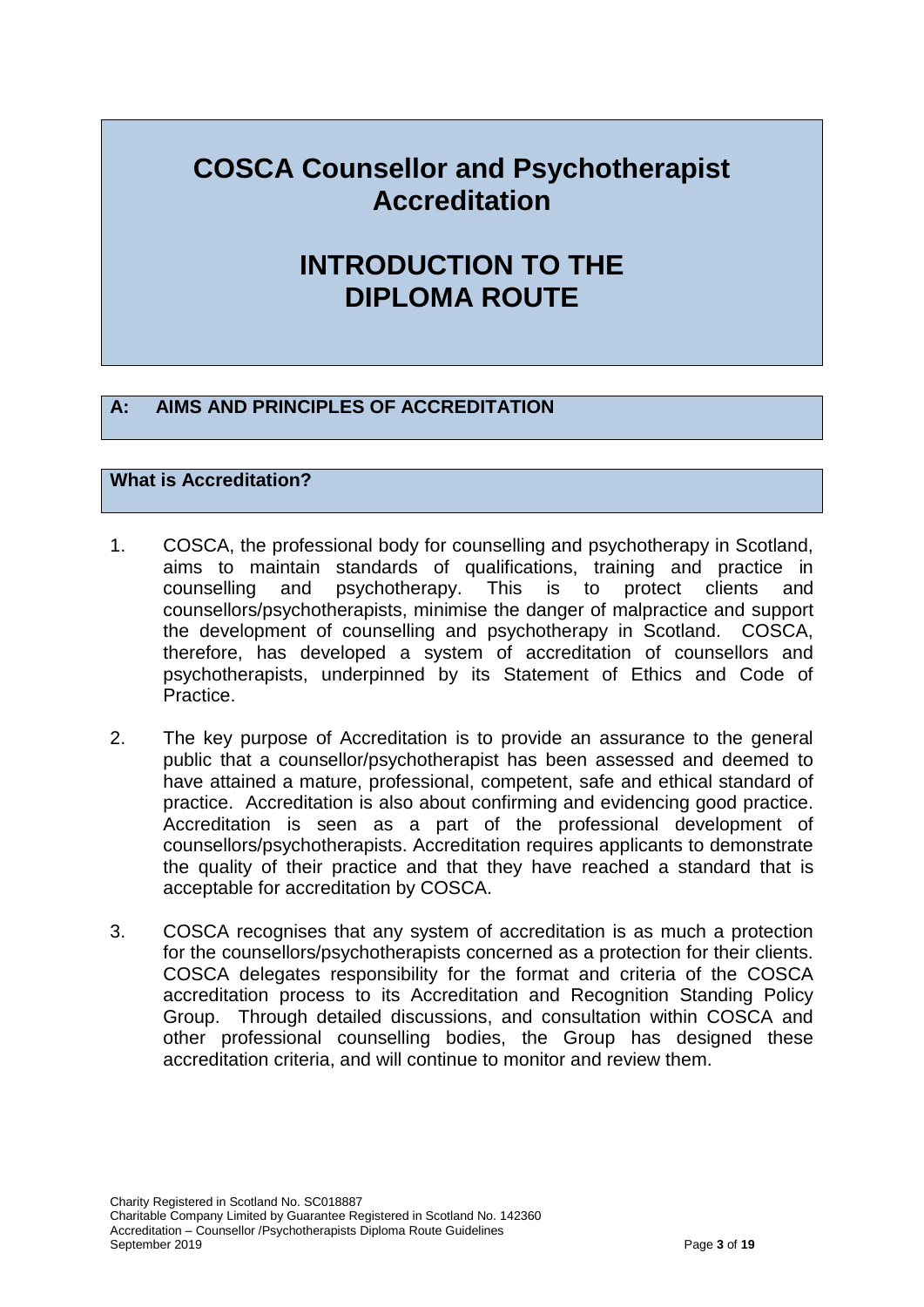The Group strives to work reflectively so that a sensitive balance between safety and creativity can be reached. Underpinning the whole development of an accreditation system is the recognition that accreditation for counsellors and psychotherapists is a crucial yet complex process. As such it will require continual refinement and revision.

4 COSCA aims to make the process of accreditation accessible and supportive. It is aware of the diverse backgrounds of qualifications, training and experience that counsellors and psychotherapists will bring to the process of accreditation and it has aimed to design a system that can assess this fairly. The process of accreditation is about enabling applicants to show that they have achieved set criteria and is not simply a question of verifying that an applicant has submitted appropriate documentation.

#### **What is the Diploma Route to Accreditation?**

5. The Diploma Route is for counsellors/psychotherapists who have completed a COSCA or equivalent validated diploma in counselling/psychotherapy and have at least two years post diploma counselling/psychotherapy experience. Please contact the Development Officer (Individuals/Courses) to obtain details on equivalency.

#### **What happens to my submitted application?**

- 6. Decision-making on applications for accreditation is the responsibility of COSCA's Counsellor/Psychotherapist Accreditation Panel. The Accreditation Panel is a working group comprised of experienced accredited counsellors/psychotherapists. The Accreditation Panel aims to provide the degree of consistency necessary to take account of the variety of approaches, qualifications, training and experience presented for submission by applicants.
- 7. Your application must be clearly submitted in the order in which it is asked and you must make use of the proformas included in the application form. In their deliberations, the Accreditation Panel is asked to compare the entire documentation against the criteria. An application should be such that the Accreditation Panel can say, on the basis of what has been submitted, that the applicant is fit, via their learning, skill and experience, to work as a counsellor/psychotherapist independently, as well as within organisations. On the basis of the application the Panel should also be able to be confident that members of the public seeking help from the accredited counsellor/psychotherapist will receive an appropriate response.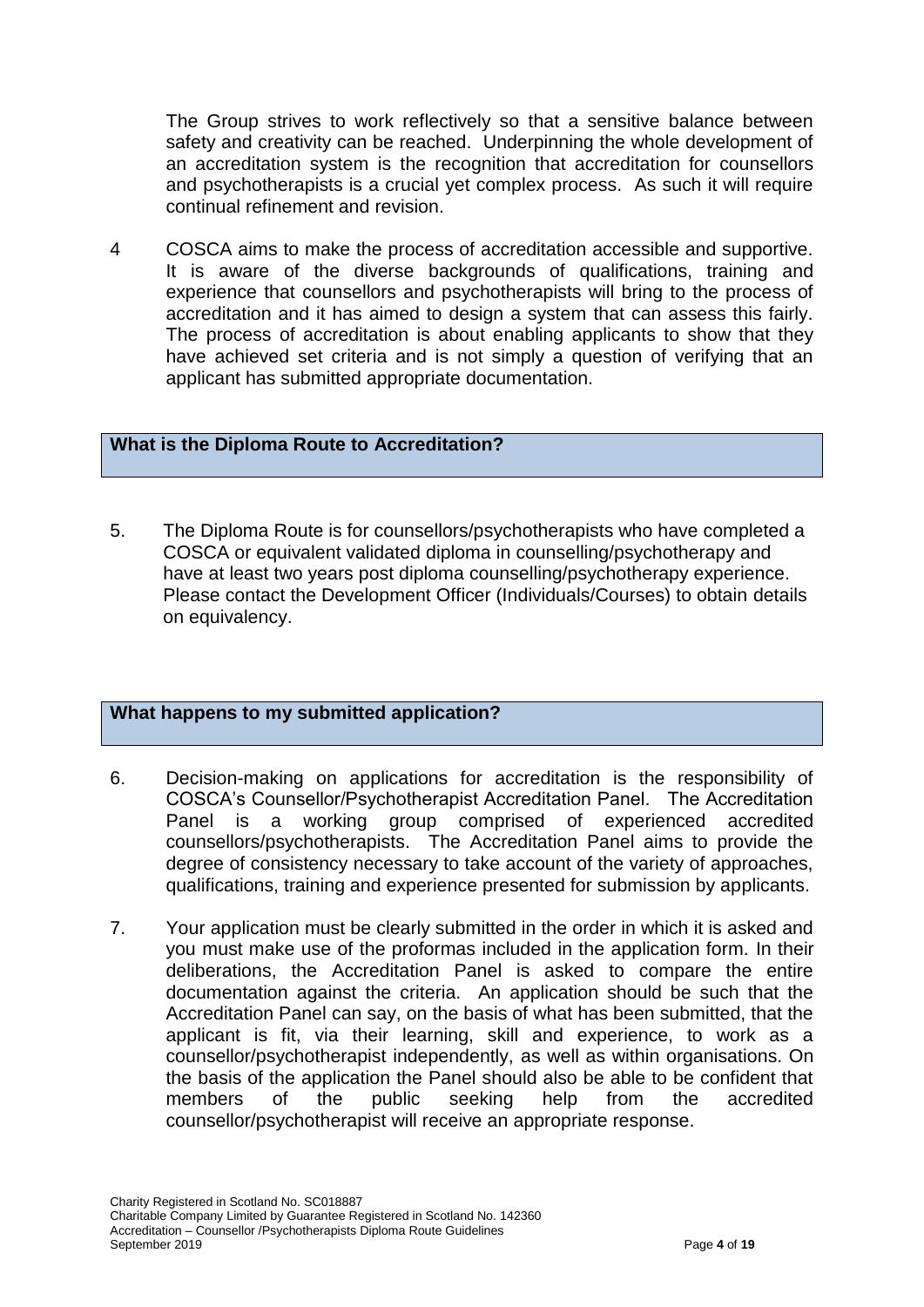- 8. Applicants can draw upon training and experience gained while working as counsellors/psychotherapists independently, as employees, or as volunteers.
- 9. The timescale involved in the COSCA accreditation process is based on the understanding that becoming a counsellor/psychotherapist is a gradual process requiring consolidation through time. Where an applicant is applying via the Diploma route, and may have only limited previous counselling experience, the timescale allows for the consolidation of knowledge and skills gained during the Diploma training.
- 10 All written materials provided by COSCA for the accreditation process are the copyright of COSCA. Photocopying, or copying by any other means, is restricted to the personal use of the applicant.

**How do I become a Practitioner Member of COSCA?**

The first step in the process of accreditation is that an applicant must be a **Practitioner Member** of COSCA.

Practitioner Members are required to have completed a minimum of 300 cumulative contact hours of training in counselling/psychotherapy. The cohesive core of the above training needs to take place within a period of 5 years. As part of the above training, but not included in the 300 hours, you are required to have a supervised counselling practice placement. Additional training needs to be in substantial and planned blocks, and clearly progressional from the core training.

Practitioner Members are required to have a cumulative practice base of 200 hours, with an average of 2 hours per week; have a supervision ratio of 1:12; and have achieved 54 cumulative hours of continuing professional development with an average of 18 hours per annum over the last 3 years.

Applicants must abide by COSCA's Statement of Ethics and Code of Practice and reflect knowledge of the Statement throughout their application. Details of how to apply for Practitioner Membership are available on [www.cosca.org.uk](http://www.cosca.org.uk/) or by contacting COSCA's office.

Please note that you are eligible to apply for Practitioner Membership two years post your core training in counselling and psychotherapy.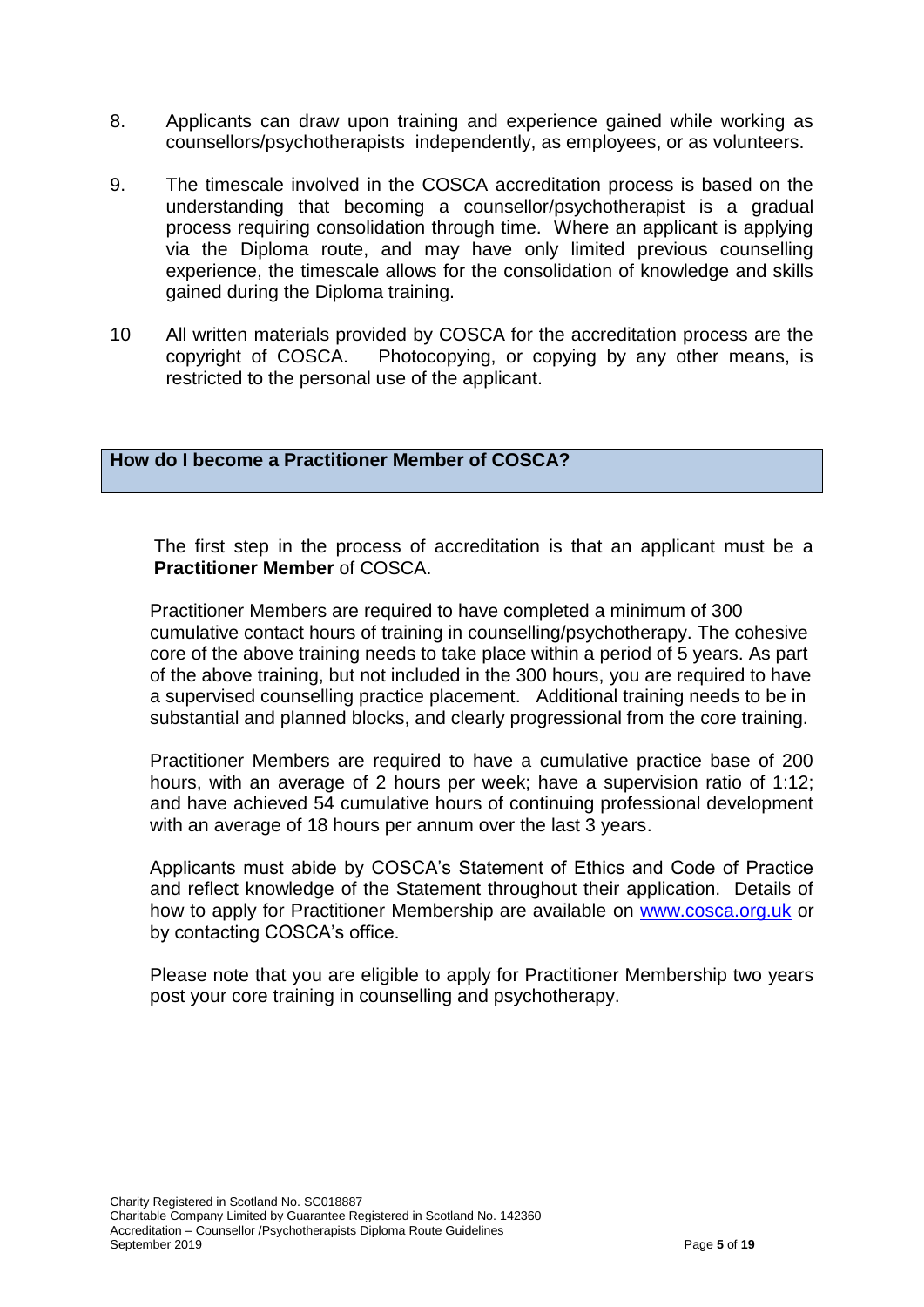## **B: APPLICATION PROCEDURE**

#### **How do I prepare for submitting my application?**

In advance of starting work on their application, COSCA strongly advises all applicants to:

 Attend the COSCA Counsellor Accreditation System Workshop – held bi-annually and advertised under Events – COSCA on [www.cosca.org.uk](http://www.cosca.org.uk/)

#### And/or

 $\triangleright$  View the COSCA Counsellor Accreditation System Online Workshop Video – see under Accreditation – Counsellor on [www.cosca.org.uk.](http://www.cosca.org.uk/)

#### **How do I submit my application?**

- 1. All applicants require to use the most up to date Guidelines and Application Forms. The most up to date forms are available to be downloaded from the COSCA website: [www.cosca.org.uk.](http://www.cosca.org.uk/) You should include the date of the Guidelines in the box provided under Appendix A of the Application Form.
- 2. All applications must be submitted, **one master and four copies,** to COSCA, 16 Melville Terrace, Stirling FK8 2NE, and be accompanied by the application fee. See COSCA's website for current fee. Applicants should keep a copy of their application.

In order that your application is assessed anonymously by the Panel, you are required to contact the COSCA Development Officer (Individuals/Courses) to obtain a discrete reference which you are required to add to all the pages of your application.

The **master copy** should **not be anonymised**. The other **four copies** require to be **submitted without any personal identifying details** apart from the reference number supplied by the Development Officer.

3. Please present information clearly and **typed.** Applications that are difficult to read will be returned to the applicant and will have to be re-submitted at the next submission date. **Please also ensure that you include a word count at the end of every written section of the application.**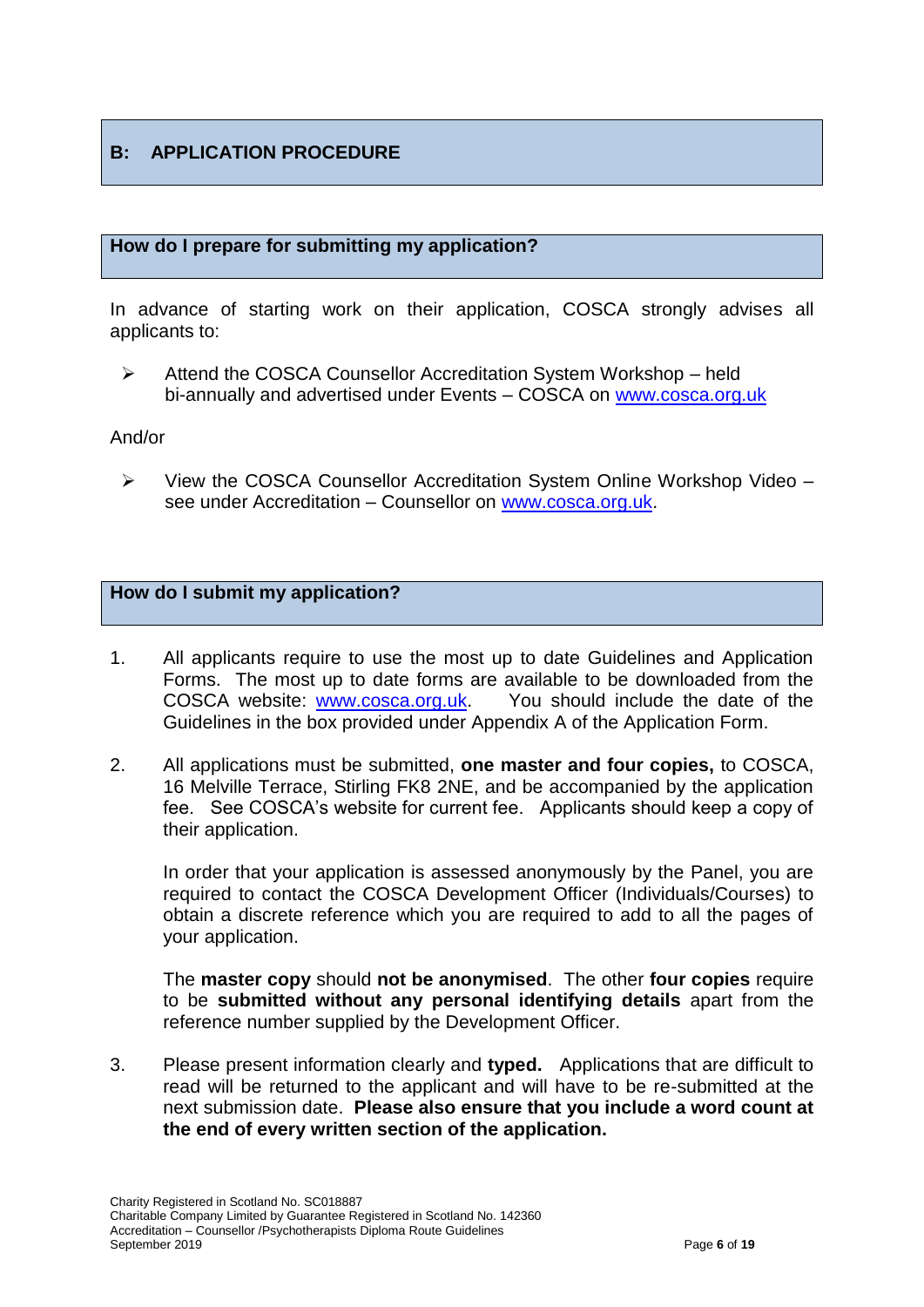4. Submission dates are twice yearly: the last working days of March and September. Applications arriving at the COSCA office later than these dates will have to wait until the following round.

The Development Officer can complete a technical check on applications and provide feedback if they are submitted at least four weeks in advance of the submission date. The Development Officer cannot comment on whether the standard has been met for accreditation to be awarded but can advise of any technical criteria that may have been missed.

- 5. The application must include a contents page, a supervisor's report, and an application checklist (see **Appendix B of the Application Form – [www.cosca.org.uk](http://www.cosca.org.uk/) – Accreditation - Counsellors**).
- 6. The application form is anonymous to the COSCA Counsellor/Psychotherapist Accreditation Panel. If an applicant wishes to have an identifying feature on each page or section, she/he should insert her/his COSCA membership number and not her/his name in the box provided at the foot of each page of her/his submission.

**What are the outcomes of applying to the Accreditation Panel?** 

- 7. When determining each application, the Accreditation Panel has four options:
	- **Accreditation**
	- **Provisional acceptance for Accreditation** subject to minimal requirements or re-submission of certain documents. *See website for re-submission fee.*
	- **No Accreditation Meantime –** some section(s) will require resubmission. *See website for current fee.*
	- **No Accreditation –** substantial section(s) of the submission do not fulfil COSCA's requirements and considerable work is required, essentially representing a fresh application. *See website for re-application fee.*
- 8. The Chief Executive of COSCA will inform applicants in writing of the outcome, normally within 16 – 20 weeks of the submission date. The Panel will give details of where an application fails to meet the criteria. The extent of the re-submission is at the discretion of the Panel. Applicants will be invited to fulfil the additional requirements and resubmit only that specific area which has been indicated by the Panel.
- 9. Applicants can appeal against the decision of the Panel, through the COSCA Appeals Procedure, within three months of the decision being made. There are two grounds for appeal: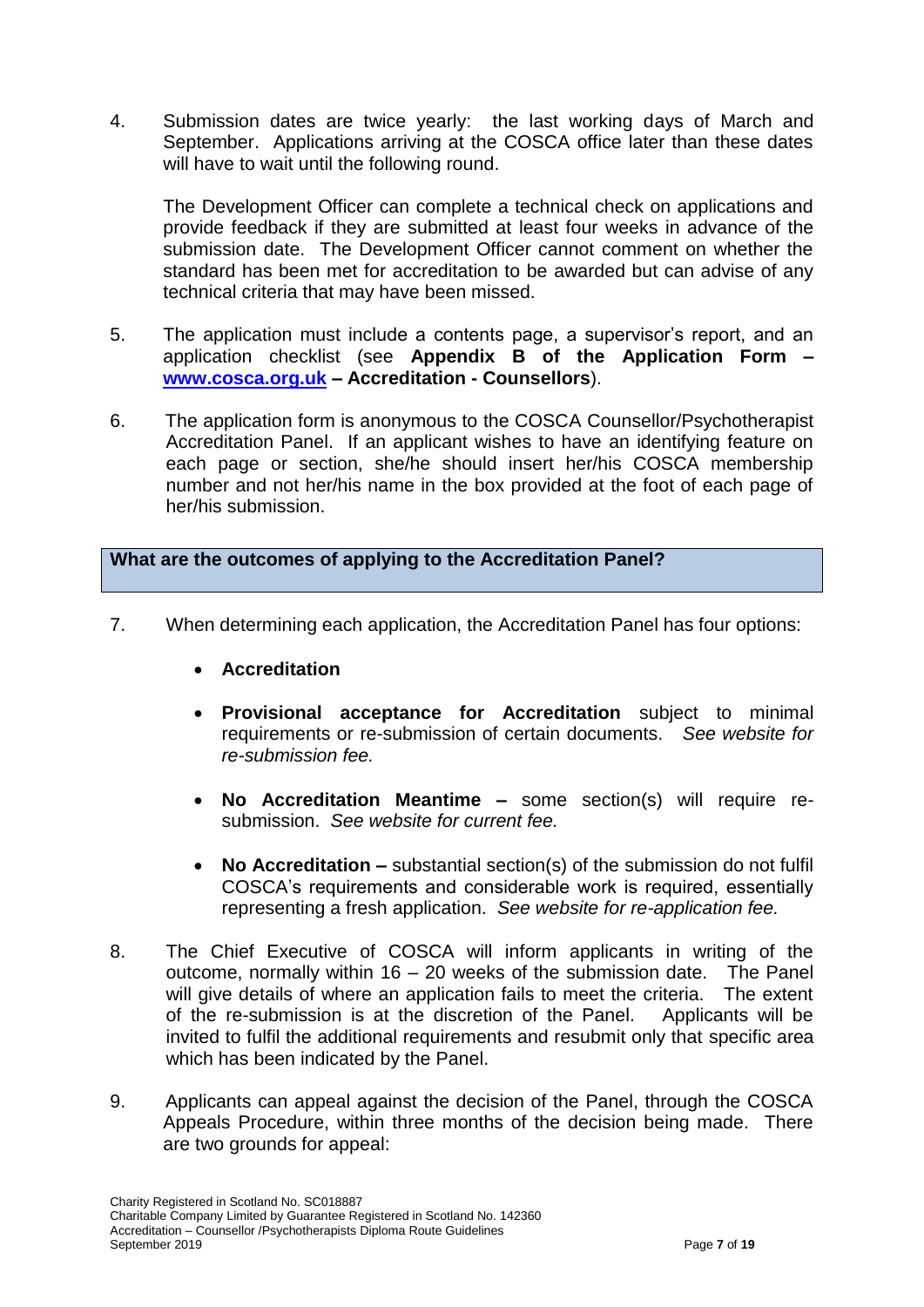- $\triangleright$  a failure to follow the assessment procedures and/or guidelines; or
- $\triangleright$  the applicant has new evidence which might have influenced the decision had it been available when the Panel considered the application for accreditation.

#### **Register of Counsellors and Psychotherapists**

10. As a Practitioner Member of COSCA, your details would have been entered on the COSCA Register of Counsellors and Psychotherapists. On award of Accreditation, your category of membership would be changed to that of COSCA Accredited Member.

#### **How do I become reaccredited?**

11. Please refer to: [www.cosca.org.uk](http://www.cosca.org.uk/) - Accreditation – Counsellors - Annual Renewal of COSCA Accreditation.

## **1. ELEMENTS OF THE APPLICATION**

#### **COSCA Accreditation of Counsellors is based on nine elements:**

- a) Applicant's personal details
- b) Core training
- c) Theoretical knowledge
- d) Therapeutic alliance
- e) Practice
- f) Supervision
- g) Continuing professional development
- h) Reflective practitioner
- i) Ethics

A Submission Checklist is included in **Appendix B.**

#### **Self-Awareness and Use of Self**

Please note that your own process and **'use of self'** should be evidenced in every section of the application as you are required to show that you are a mature, reflective practitioner throughout. Your application will not be successful if you do not include sufficient evidence of your self-awareness and use of self.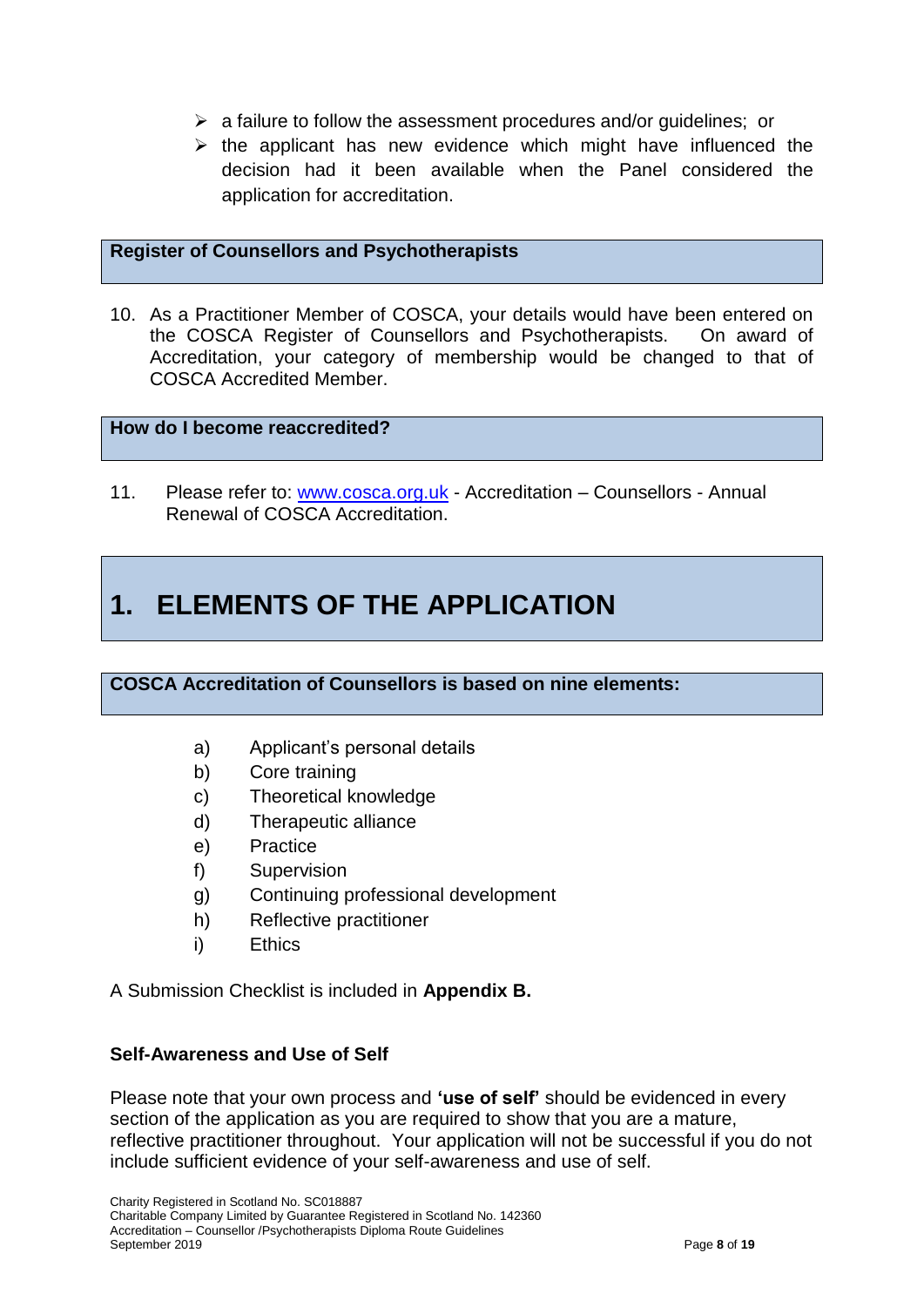# **2. APPLICANT'S PERSONAL DETAILS**

You must complete **Appendix A: Applicant's Personal Details, Disclosure and Declaration** in full.

**Appendix A** will be removed from your application prior to submission to the COSCA Counsellor/Psychotherapist Panel.

# **3. CORE TRAINING / THEORETICAL KNOWLEDGE**

#### **3.1 Criteria**

You must have successfully completed a COSCA validated diploma or equivalent in counselling or psychotherapy

#### **3.2 Evidence**

- $\checkmark$  evidence of successful completion of COSCA or equivalent diploma in counselling or psychotherapy, giving the name, month and year of qualification award, provider and location of the course, with relevant evidence of certification.
- $\checkmark$  evidence of the verification of all original documents by your supervisor, who should then sign the supervisor's declaration (**Appendix H Supervisor's Report).**

(Please contact the COSCA Development Officer (Individuals/Courses) to obtain details on equivalency.)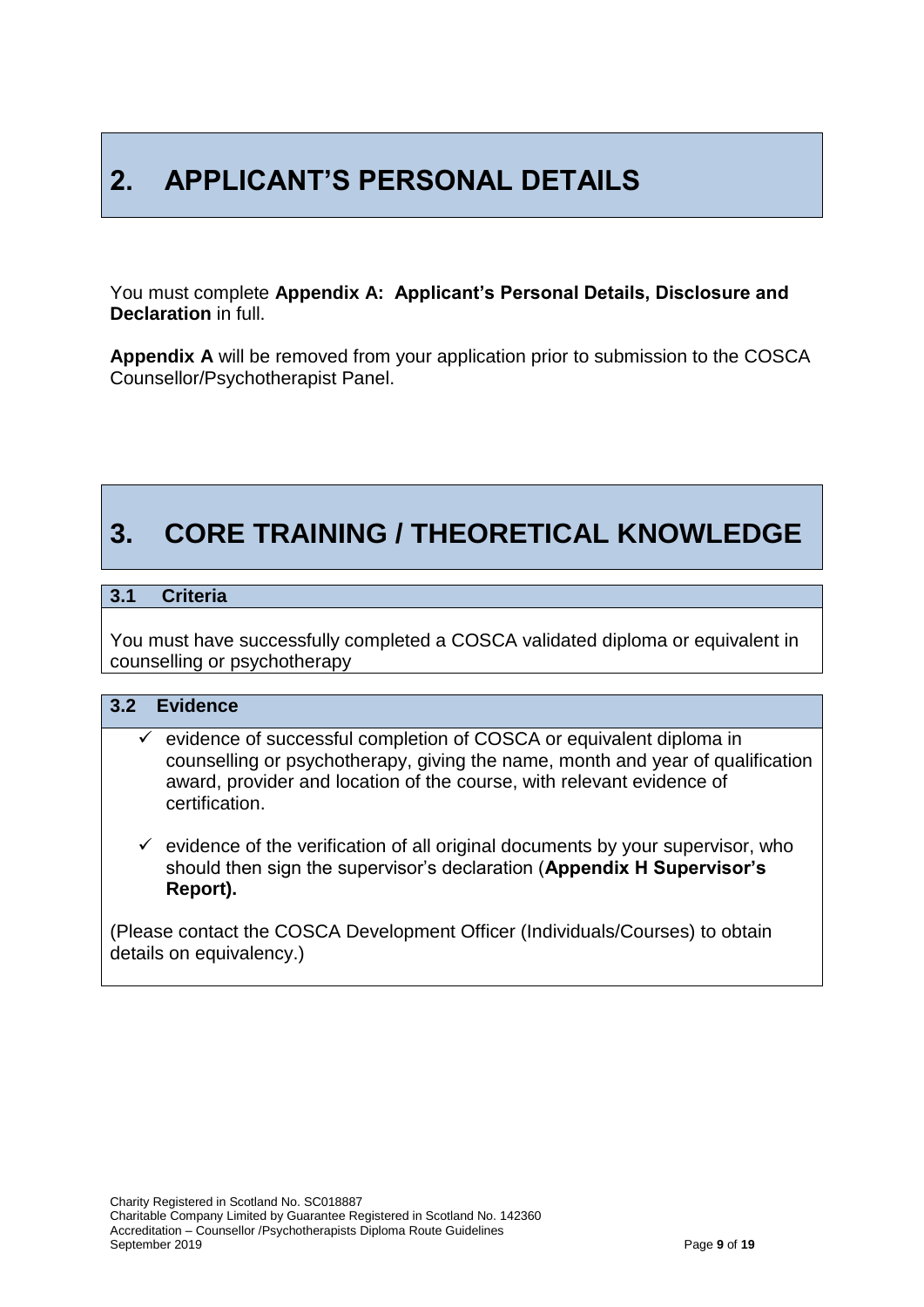#### **3.3. Core Orientation**

Submission of a personal statement of your core approach(es) of 1,500 – 2,000 words. Please indicate your counselling/psychotherapy modality/ies or orientation/s at the beginning of your personal statement.

The statement must include the following:

- $\checkmark$  a description of the theoretical and philosophical orientation of your practice. This statement needs to show clear consistency with all the following areas in this application: the theoretical framework/s that you use, your core skills, your counselling practice (client case study); your counselling/psychotherapy supervision, your personal and professional development.
- $\checkmark$  A reflection of why you have chosen to work in this particular way. For example, how you came to, or chose your orientation, and how your work has developed within it (or how your orientation has changed) and what this means to you.

# **4. THERAPEUTIC ALLIANCE**

#### **4.1 Criteria**

You must be able to establish, maintain and develop a therapeutic alliance with clients.

#### **4.2 Evidence**

A 1,000 word statement which includes what you understand by the development of a therapeutic relationship. This statement should detail how you establish, maintain, and end a therapeutic relationship, including the core skills you need to display and demonstrate to facilitate such a relationship.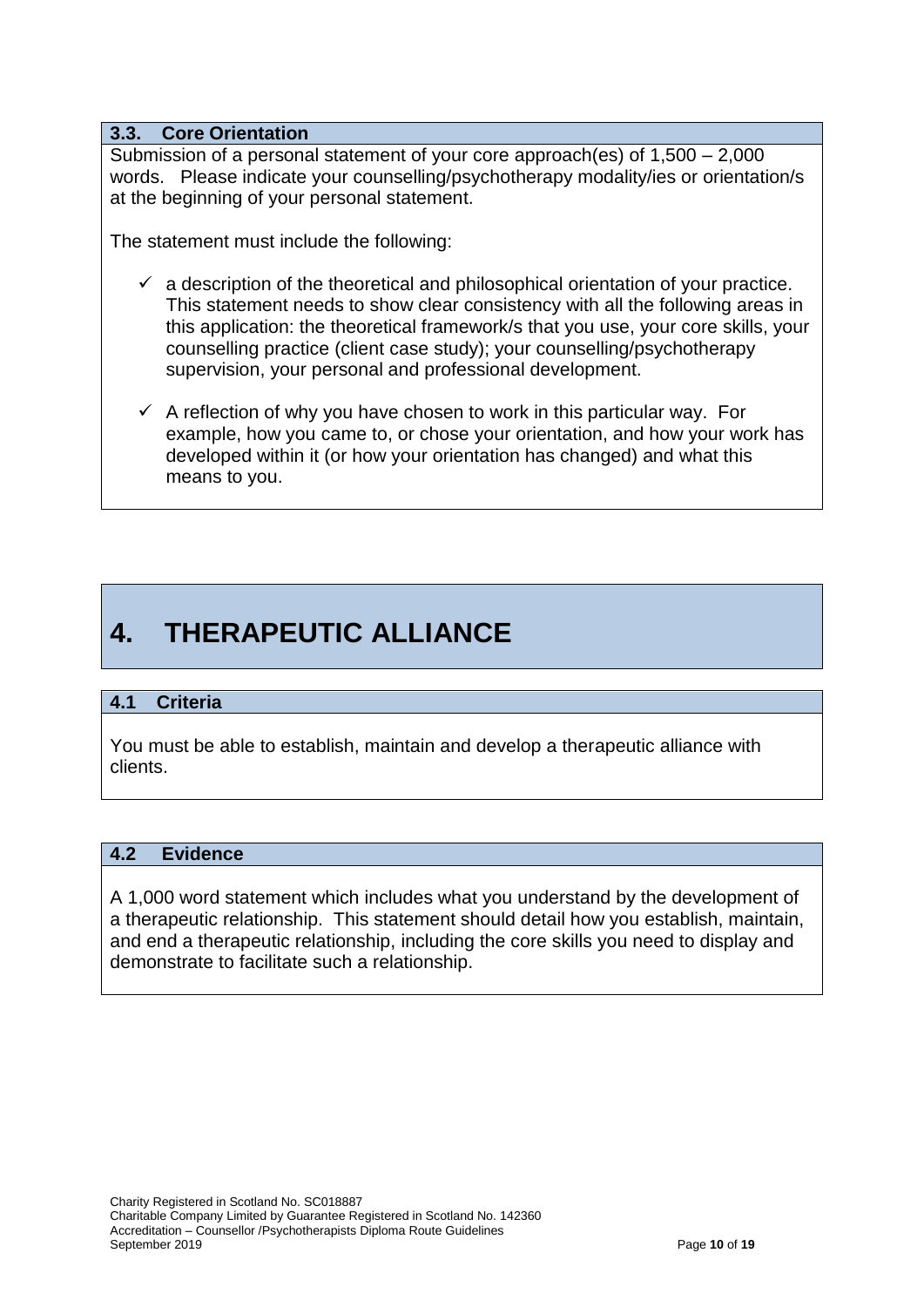# **5. PRACTICE**

## **5.1 Criteria**

Prior to submission, you must evidence:

- $\geq$  a minimum of 450 hours of supervised counselling practice over a minimum of three years within a period of 5 years prior to submission. However, these hours should not be spread beyond a period of 5 years.
- $\triangleright$  two years of this supervised counselling practice should be at post-qualifying level (average 90 hours per year, and a minimum of 60 hours per year).

### **5.2 Evidence**

#### **Practice Log**

A log and/or statement of supervised counselling practice of a minimum of 450 hours over a minimum of 3 years within a period of 5 years prior to submission. Supervised counselling practice hours gained during the diploma course can count towards the 450 hours. Please see a template for logging your annual practice hours in **Appendix C: Practice Log: Summary of Annual Practice Hours.**

#### **Career Break**

If you have taken more than 3 months time out from practice because of life events, please contact the Development Officer (Individuals/Courses).

#### **Summary of recent work**

A summary of a recent period of your client work (see **Appendix D Practice Log: Summary of Recent Period of Work)** demonstrating your ability to work with a variety of contracts and range of clients. A practitioner who works with 12 or more clients per week will need to describe no more than a 6-week period, while a practitioner with a smaller practice will need to summarise up to 3 months work. Please give a clear weekly division of the work, indicating variety of clients, stage of counselling/therapy, pattern of working week, client attendance, etc. Please comment on any noteworthy activity that is different to the norm.

#### **Client time range**

A description of a range of times clients spend in counselling/therapy with you (see **Appendix E Frequency of Client Contact**.). Please provide a brief explanation of any client contacts that are not weekly.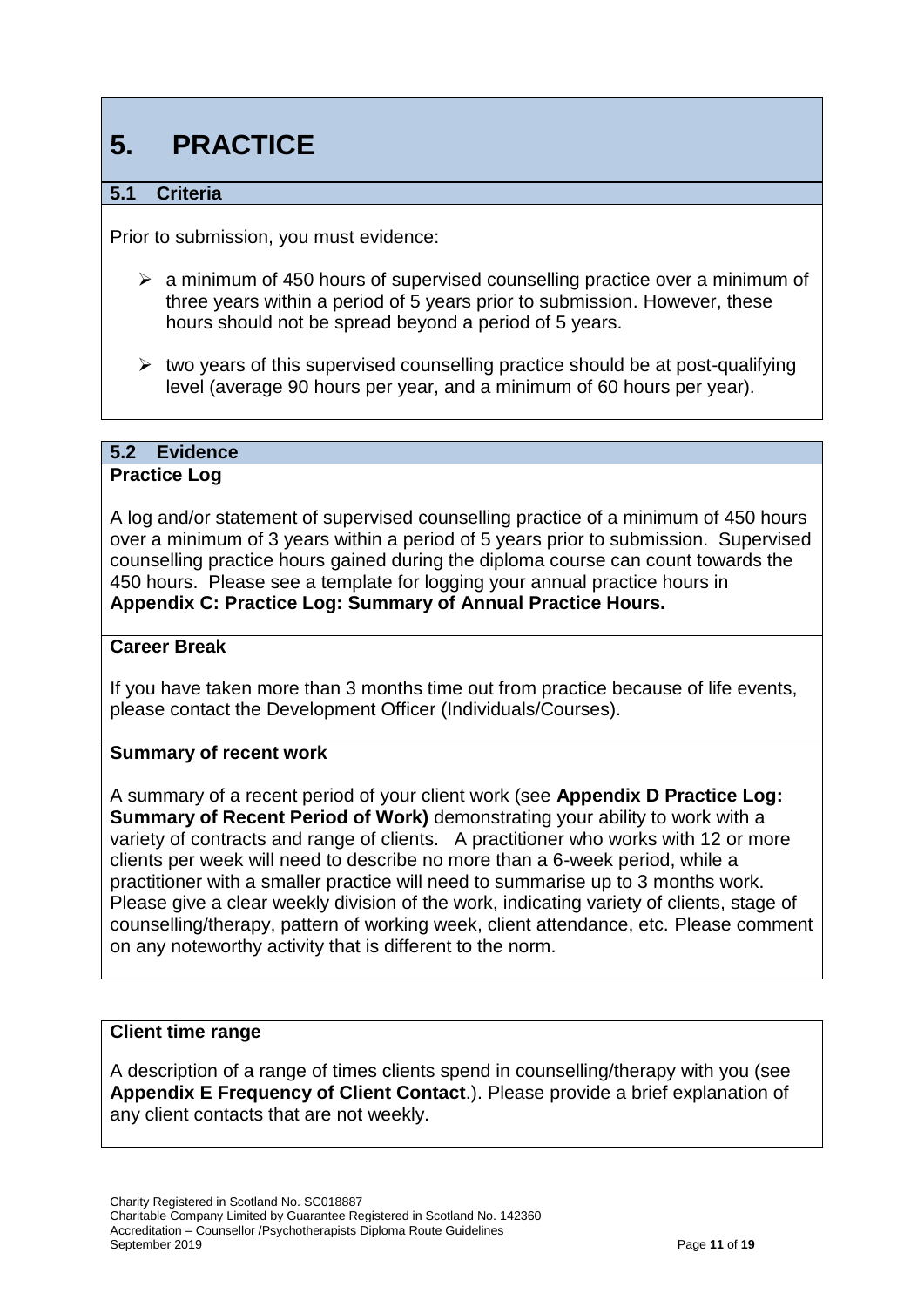## **Assessment skills and referral system**

A brief statement (500 – 1,000 words) to evidence and demonstrate/describe:

- $\triangleright$  how you identify clients you feel able to work with
- $\triangleright$  how you assess the needs and limitations of your clients; where using assessment scales and measures applicants should evidence that they have been appropriately trained to administer these and that they are authorised to use these where a license is required
- $\triangleright$  how you assess the successful working of the relationship
- $\triangleright$  what personal circumstances would prompt you to refer a client on e.g. divorce, bereavement, ill health, etc.
- $\triangleright$  what limitations if any, there are in your work setting/s
- $\triangleright$  your capacity for referring clients to other appropriate forms of help
- $\triangleright$  examples of when you have decided that someone is unsuitable to work with as a client and when you have referred on.

### **Work setting and arrangements (no set word count)**

Details of the setting where your counselling/therapy work is undertaken to show your ability to implement ethical practice in a work setting. If you work in more than one agency or practice, please submit descriptions and examples of documents for each setting. Your statement should include descriptions of the following:

- $\triangleright$  arrangements for privacy, avoiding interruption, arrival and departure of clients, client safety, counsellor safety
- $\triangleright$  record keeping and maintenance of confidentiality (your supervisor will be asked to comment on this)
- $\triangleright$  appointment arrangements, sample letter(s) to clients and handouts given to clients
- $\triangleright$  arrangements for breaks taken between counselling sessions in the course of a working day
- $\triangleright$  the Ethics and Code of Practice to which you adhere.

#### **Insurance**

Please sign **Part III of Appendix A Applicant's Personal Details, Disclosure and Declaration** stating that you have adequate and appropriate public and professional liability insurance for your counselling/therapy work. (N.B. COSCA advises that professional liability cover should not be less than £1,500,000.)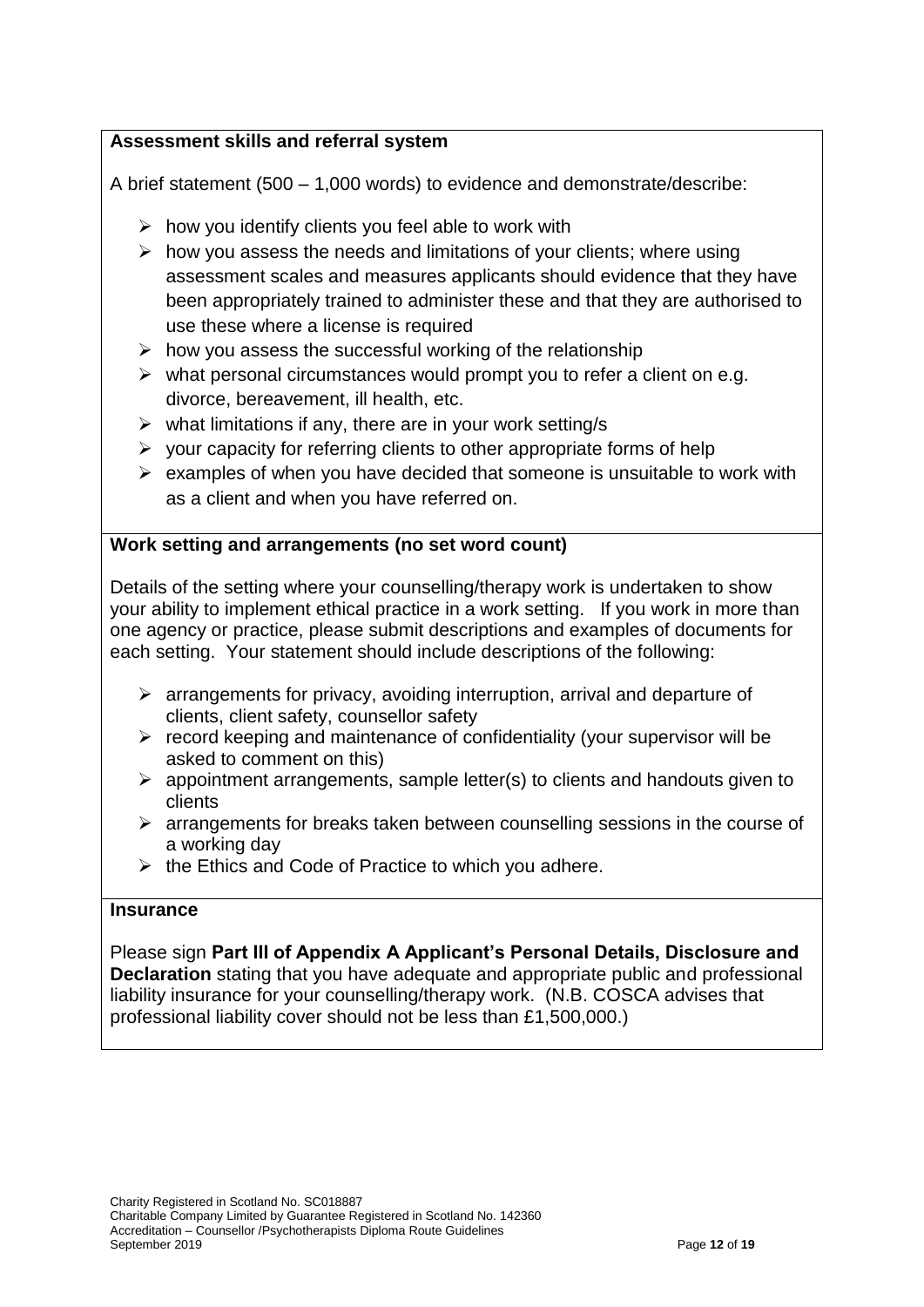### **Case study**

Please provide either one case study of approximately 3,500 words, or two case studies of not more than 2,000 words each. The case study should be a recent piece of work of not more than one year old, from commencement of writing, and should be written for the purpose of COSCA Accreditation. The case study should give evidence of:

- $\triangleright$  the key competencies of your core orientation/approach
- $\triangleright$  practice congruent to the stated core orientation/approach, and to the content of your whole accreditation submission; where using assessment scales and measures applicants should evidence that they have been appropriately trained to administer these and that they are authorised to use these where a license is required
- $\triangleright$  skills in areas such as assessment, management of boundary issues, coping with endings, referrals, etc., as appropriate to the context and stage of the work
- $\triangleright$  application and integration of theoretical knowledge
- $\triangleright$  demonstrate ability to develop a therapeutic relationship, exercise professional judgement and work within your competences
- $\triangleright$  integration and use of supervision
- $\triangleright$  example(s) of content and analysis of the interchange between yourself and your client. You should show your capacity to reflect on and analyse the process of the work, rather than emphasising the narrative in the case study and the transcript
- $\triangleright$  demonstrate use of self and awareness of your own process

Please provide your Supervisor with a copy of the above criteria for the case study along with a copy of the case study.

With your case study, please include a 10 – 15 minute transcript from a session with the client (not to be included in the word count). Please see **Appendix F Transcript Pro Forma.** Reflection on and analysis of the transcript should form part of the case study. If you are submitting two case studies, only one transcript is required.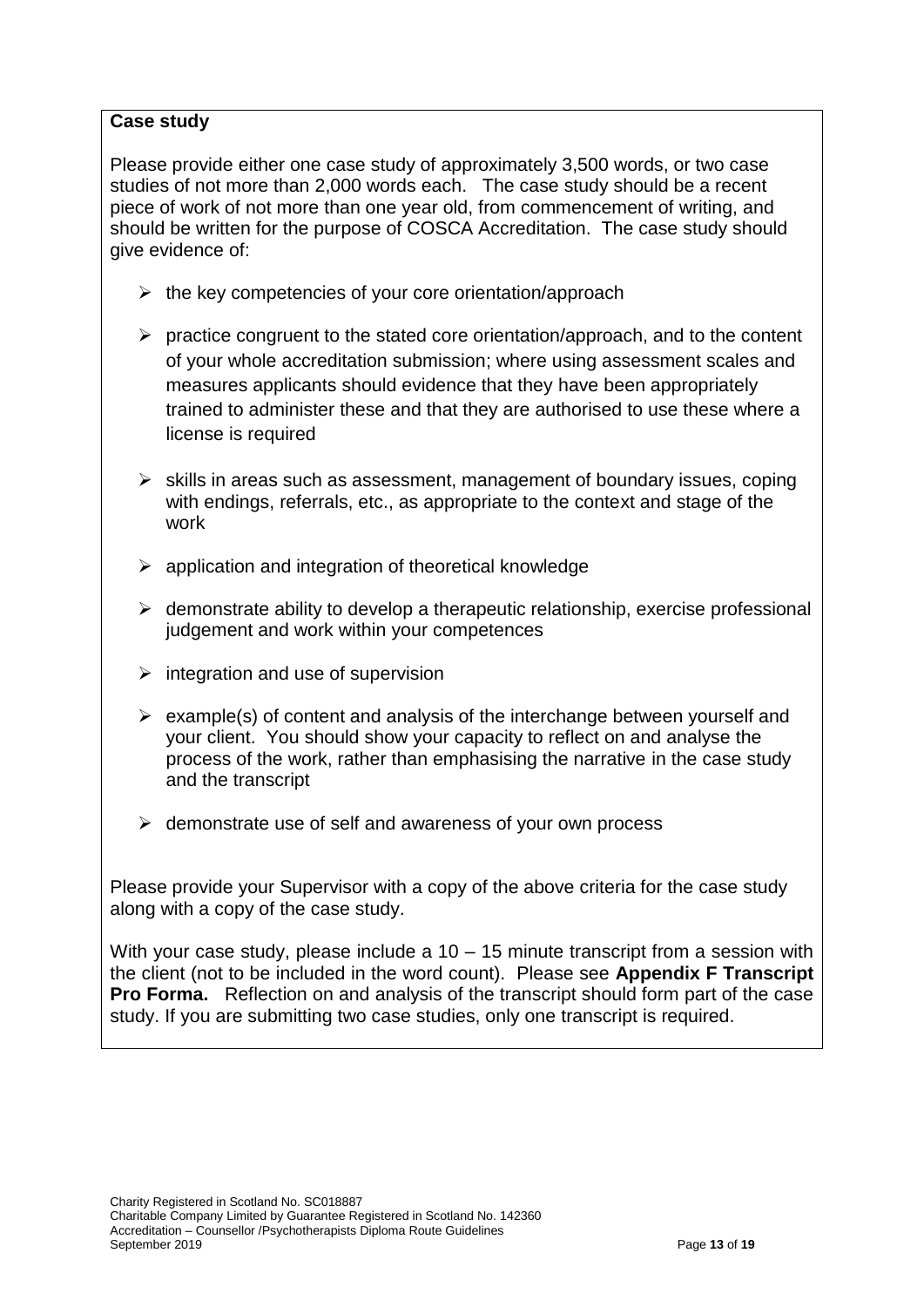# **6. SUPERVISION**

## **6.1 Criteria**

You must have 450 hours of supervised counselling/therapy practice on a ratio of 1:12.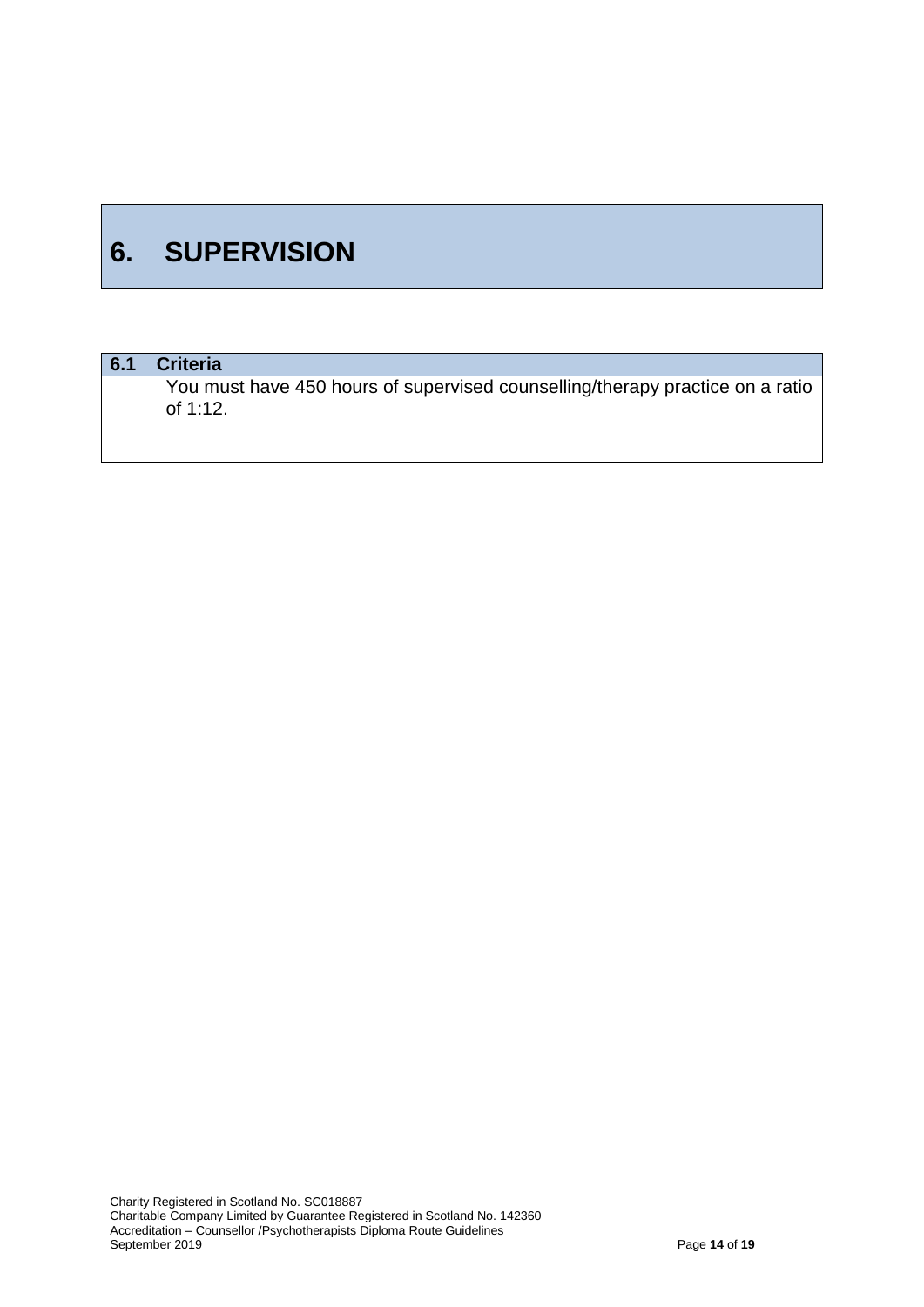#### **6.2 Evidence Supervision history**

A detailed supervision log (see **Appendix G Supervision Sessions**) covering your 450 hours of counselling/therapy practice that you have undergone supervision at an average ratio of 1:12 during your practice (as stated in the COSCA Statement of Ethics and Code of Practice). At least 65-75% of your supervision must be on a one to one basis.

If group supervision is to be considered as part of the period of supervision, groups should be no larger than permits an allowance of 20 – 30 minutes per group member in the supervision session. The focus of the work must be on client related issues, and the group led by a substantially experienced practitioner: 'peer-led' groups are not acceptable.

#### *Example:*

*A counsellor/psychotherapist is a member of a supervision group of 4 supervisees, meeting for 2 hours every month. This provides ½ client supervision hour per month for the counsellor. The counsellor is also having fortnightly individual supervision sessions of 1 hour, providing her with a further 2 hours per month. She thus received 2 1 /<sup>2</sup> supervision hours in total per month. She has arranged this amount of supervision because she works 8 hours per week, seeing between 6 – 8 clients per week. This works out at an average ratio of approximately 1:12 over the year.*

#### **Current supervision**

A statement of the name of your supervisor, duration, frequency of supervision meetings and ratio of supervision hours to client hours. For group supervision, please state the name of the supervisor, the size of the group as well as the duration and frequency of meetings (see **Appendix G Supervision Sessions)**.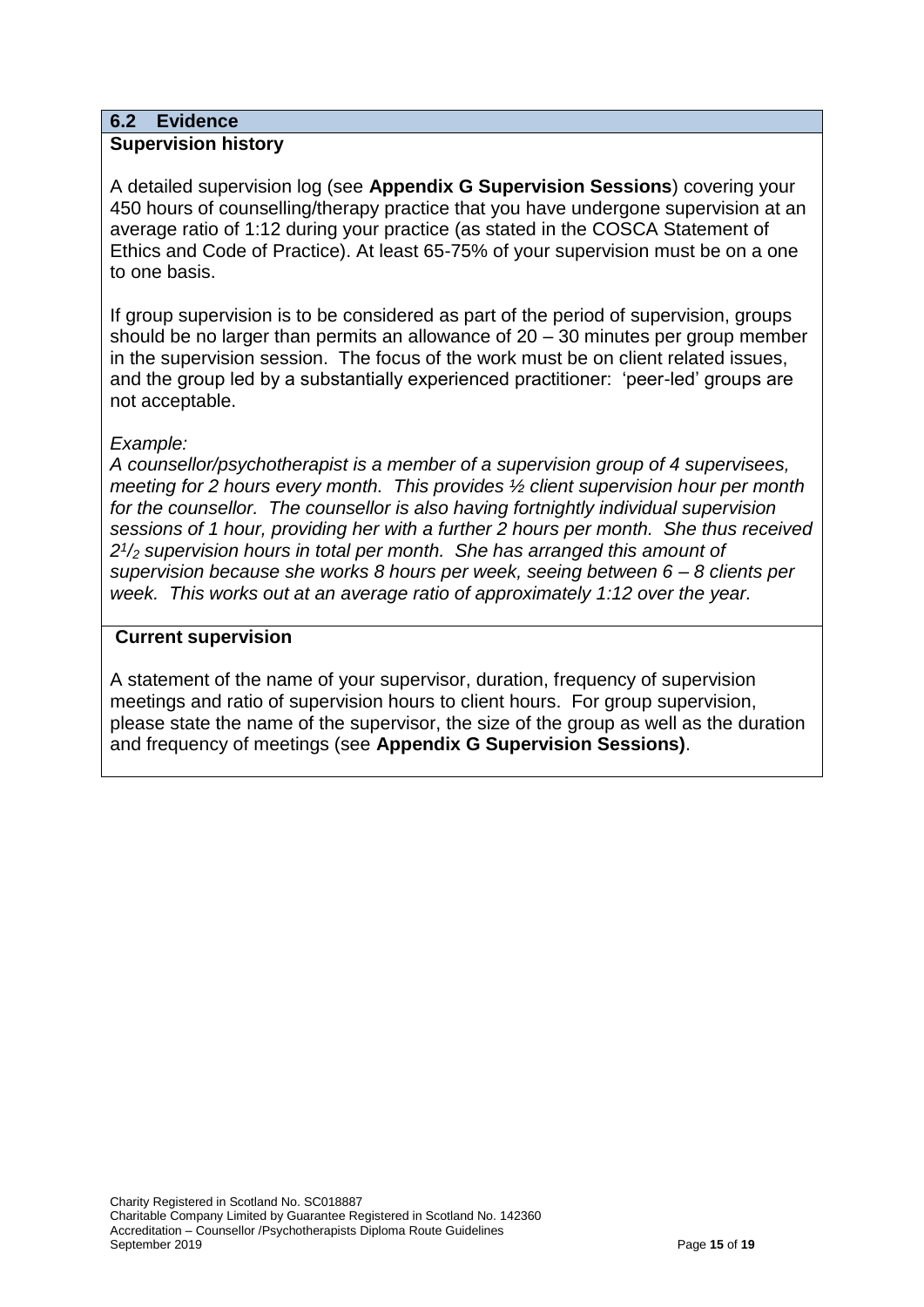### **Counselling/Psychotherapy supervisor's report**

A report from your counselling/therapy supervisor (see **Appendix H Supervisor's Report)**.

Your supervisor should be a substantially experienced or accredited counsellor/psychotherapist who belongs to an appropriate professional organisation that has a Statement of Ethics and Code of Practice. He/she should have wide experience in supervision and not hold any line management responsibilities for your counselling/therapy, unless there are exceptional circumstances.

Please note that if you have been working with your current supervisor for less than 6 months, you will also require a supervisor's report from your previous supervisor.

Your supervisor should have as much involvement as possible to support you in the compilation of your application. You may wish to pay for an additional supervision session to focus specifically on accreditation.

Please provide your supervisor with **Appendix G Supervision Sessions** and the following documents to aid him/her:

- a copy of the COSCA Guidelines and Criteria for Accreditation of Counsellors and Psychotherapists
- $\triangleright$  a copy of the COSCA Statement of Ethics and Code of Practice
- $\triangleright$  a copy of your case study and transcript for him/her to verify (including a copy of the criteria for the case study)
- $\triangleright$  your completed application for feedback and confirmation.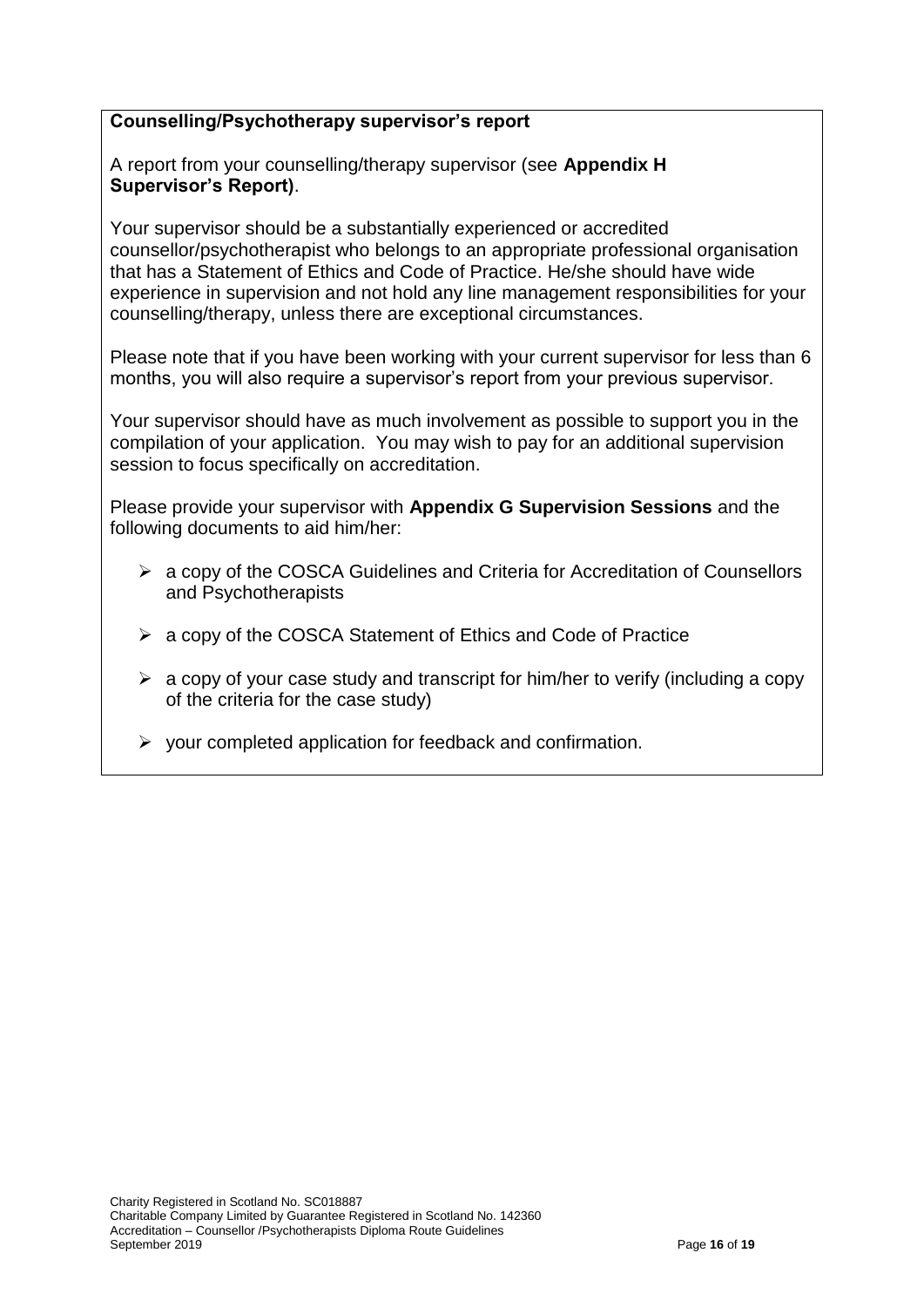# **7. CONTINUING PROFESSIONAL DEVELOPMENT**

#### **7.1 Criteria**

You must have an accumulated total of 54 CPD hours with an average of 18 hours over the last 3 years. CPD is an activity that develops your understanding and skills in your profession and impacts on your work as a counsellor. You should evidence a range of CPD activities, examples of which include: short courses on professional issues, seminars and conferences, designing and facilitating workshops, writing articles relevant to professional practice, participation in relevant professional committees, personal therapy, research relevant to counselling/therapy and further counselling training.

#### **7.2. Evidence**

Provide an account of your CPD over the last 3 years, plus copies of certificates of attendance.

Provide a brief description of the ways in which the above CPD has affected your practice (maximum 500 words).

# **8. REFLECTIVE PRACTITIONER**

#### **8.1 Criteria**

You must be a reflective practitioner.

A reflective practitioner focuses on his/her own actions, emotions and thoughts in the counselling/therapy session as well as attending to the quality of the interactions between the client and him/herself.

Being a reflective practitioner involves a willingness to be vulnerable and to be open to learning. It also involves examining one's actions, emotions and thoughts in order to further develop active and critical inquiry about one's own aware and unaware activity in the session. Personal insight and self-awareness on the part of practitioners is considered central to being a reflective practitioner.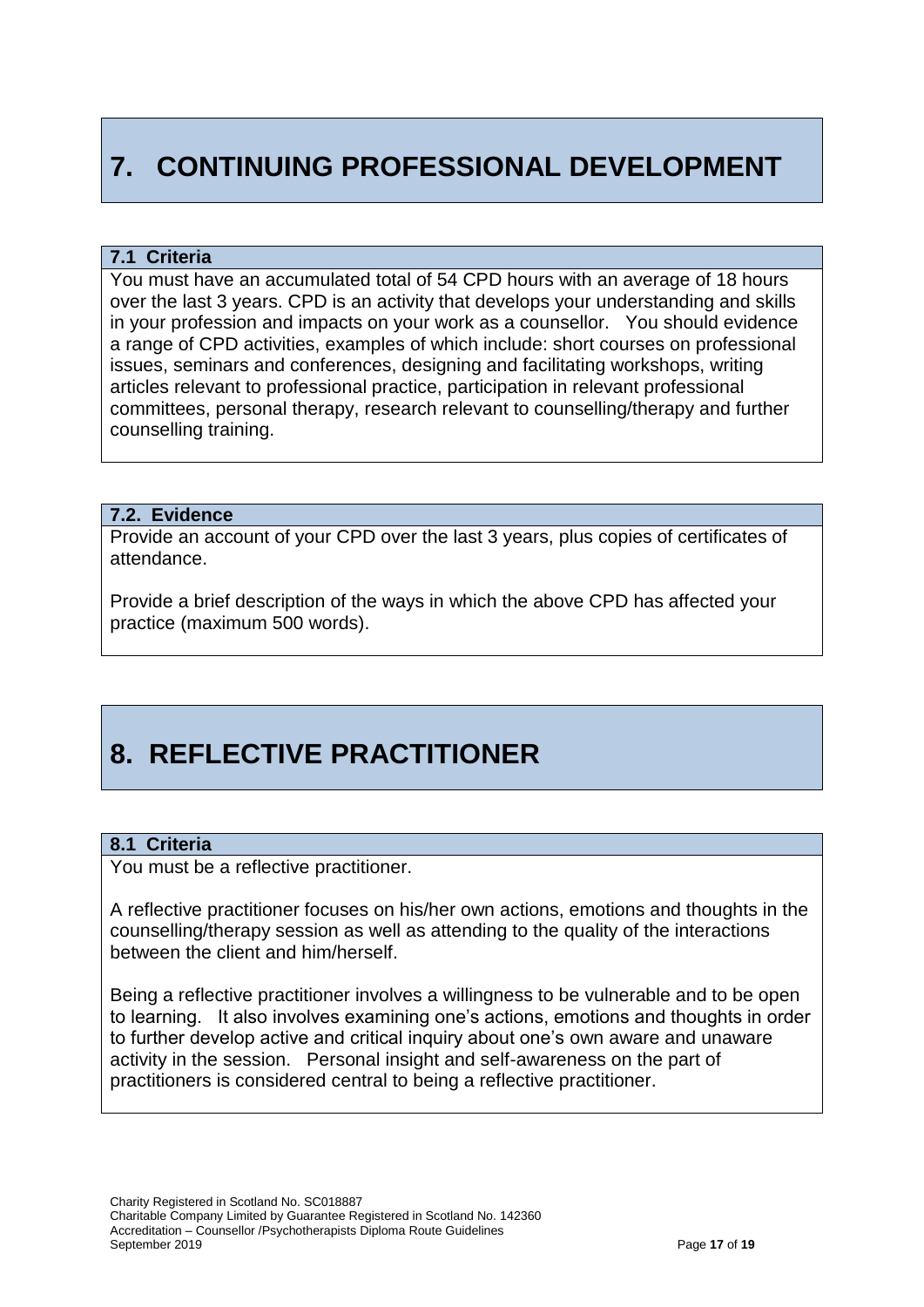### **8.2 Evidence**

Evidence of having undertaken a process of personal exploration and growth must be demonstrated.

This on-going personal development/growth needs to be consistent with your orientation/model and developing practice. For example, you might offer hours of personal therapy and/or experience of being in a community/therapy group.

Please give a statement (maximum 1500 words) a) reflecting on your process of personal exploration and development and b) how this has impacted on your work as a counsellor/psychotherapist and your use of self in the therapeutic relationship. Give specific examples of what happened when particular clients brought up a difficult issue for you, and how you dealt with it.

It is important that the above points are articulated in a way that is consistent with your core model and developing practice.

# **9. ETHICS**

### **9.1 Criteria**

You need to be aware of your responsibilities and duties to practice ethically.

As an applicant you will be fully conversant with COSCA's Statement of Ethics and Code of Practice and abide by it.

#### **9.2. Evidence**

Please sign **Appendix A - Applicants Personal Details, Disclosure and Declaration Parts I, II and III** declaring that you will abide by COSCA's Guidelines and Criteria for the Accreditation of Counsellors and Psychotherapists, be bound by COSCA's Memorandum and Articles of Association, and abide by COSCA's Statement of Ethics and Code of Practice.